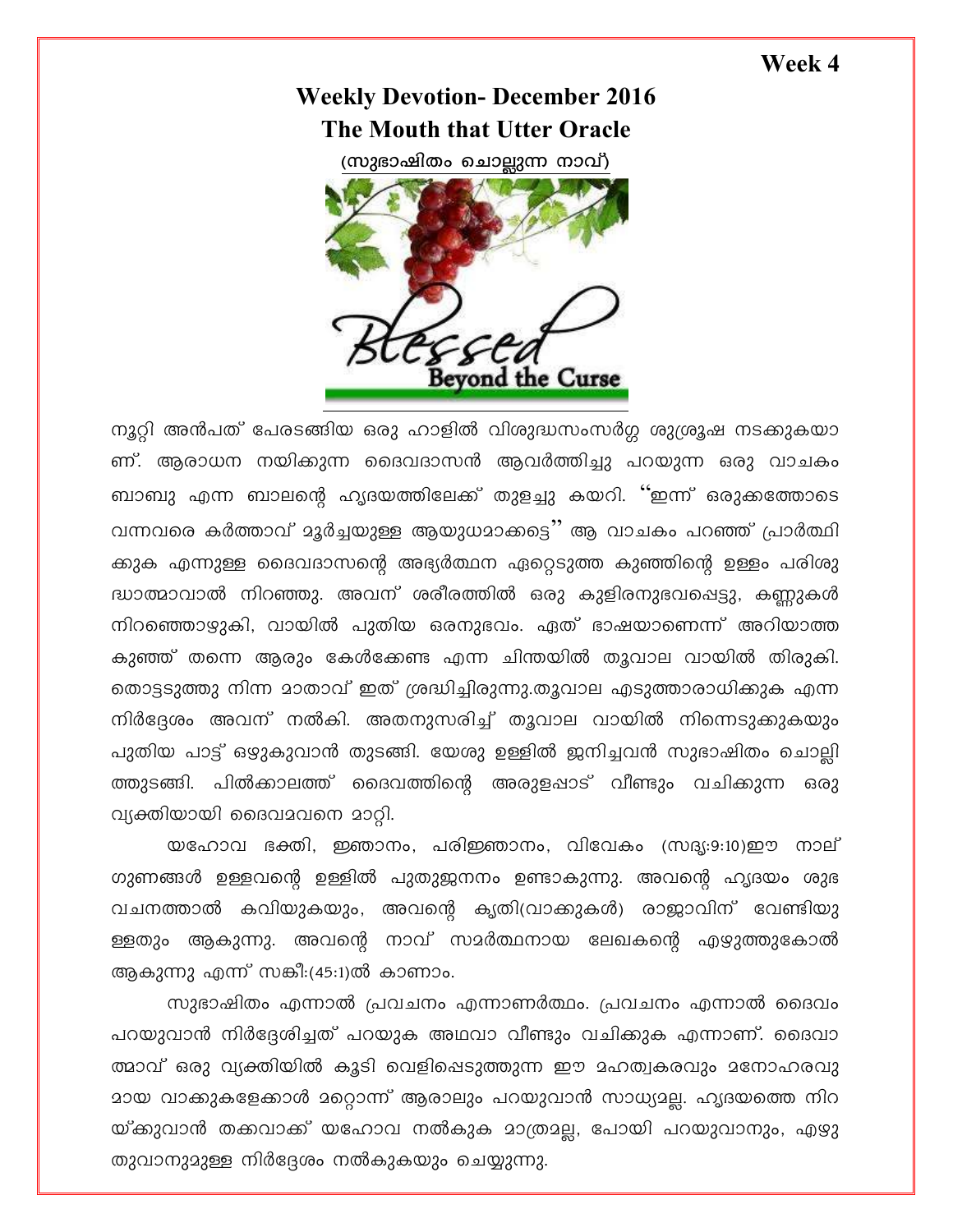<u> മാളികമുറിയിൽ ഒന്നിച്ചുകൂടിയിരുന്ന് പ്രാർത്ഥിച്ചവർക്ക് പരിശുദ്ധാത്മ ശക്തി</u> ലഭിച്ചു. പരിശുദ്ധാത്മാവ് നിറഞ്ഞവർ അന്യഭാഷകളിൽ സംസാരിച്ചു. ആത്മാവ് നിറ ഞ്ഞവർ വായിൽ സുഭാഷിതം നിറഞ്ഞ് അത് ഉച്ചരിച്ചു തുടങ്ങി.

പാർക്കുന്ന യിസ്രായേൽ തനിച്ചു മക്കളെ കണ്ട് ഭയന്ന മോവാബ്യ രാജാ വായ ബാലാക്ക് ഭൂതലത്തെ മൂടിയ ഈ ശപിക്കുവാൻ പ്രവാചകനായ ജനത്തെ ബിലെയാമിനോട് ആവശ്യപ്പെടുന്നു. കാള വയലിലെ പുല്ലു നക്കികളയുന്നതു പോലെ ഈ കൂട്ടം നമ്മുടെ ചുറ്റുമുള്ള നക്കിക്കളയും എല്ലാവരേയും എന്ന് അറിയിച്ചു. ബാലാക്ക് ബിലെയാമിനെ



(സംഖ്യ 22)പ്രവാചകന് പണത്തോട് കൊതിതോന്നി എന്ന് കണ്ട ദൈവം ''ഞാൻ നിന്നോട് കല്പിക്കുന്ന വചനം മാത്രമേ പറയാവൂ'' എന്ന മുന്നറിയിഷ് നൽകിയിരു ന്നു. ഉള്ളിൽ പണത്തോടുള്ള ആഗ്രഹവും, പുറമേ താൻ നീതിമാനാണെന്ന ഭാവവും കാണിക്കുവാനാകാം യാഗപീഠം ഒരുക്കിച്ചത്.

പുറമേ ആത്മീക പരിവേഷമുള്ളവരുടെ വായിൽ സുഭാഷിതം വരുകയില. തന്റെ ജനത്തെ ശപിക്കുവാൻ വന്നവന്റെ നാവിൻമേൽ യഹോവ തന്റെ വചനം ആകി ക്കൊടുത്തു. മോവാബ്യപ്രഭുക്കൻമാരുടെ മുമ്പിൽ നിന്നു തന്നെ അതാ സുഭാഷിതം ഒഴ്യുകിത്തുടങ്ങി. സംഖ്യ:(23,24) അദ്ധ്യായങ്ങളിൽ മനോഹരമായ ആ നാല് സുഭാഷി തങ്ങൾ കാണാം.

വർഷാവസാനത്തിലേക്ക് കടക്കുന്ന നാം പുതുവർഷത്തിന്റെ സന്തോഷം അനുഭവിക്കും മുൻപ് സ്വയം ഒരു ചോദ്യം ചോദിക്കുക 'എന്റെ ഉളളിൽ ഒരു പുതു ജനനത്തിന്റെ അരംഭം തുടങ്ങിയോ ? യേശുവിനെ കർത്താവും രക്ഷിതാവുമായി സ്വീകരിച്ച് പുതുജനനത്തിന്റെ അനുഭവത്തിൽ ഞാൻ ആയോ ? ക്രിസ്തുവിനോട് ചേരുവാൻ സ്നാനം ഏല്ക്കുന്നവരുടെ ഉള്ളിൽ പരിശുദ്ധാത്മാവ് വരുകയും ആത്മസന്തോഷം ലഭിക്കുകയും ചെയ്യുന്നു.

പരിശുദ്ധാത്മാവ് നിറഞ്ഞവളായി എലിസബേത്ത് പാടിയപാട്ടും, അതിന്റെ പ്രതിഗാ നമായി വായിൽ നിന്ന് സുഭാഷിതം ഒഴുകിയ മറിയയുടെ പാട്ടും ലൂക്കോ:(1:41-45, 46-55) യുള്ള ഭാഗത്ത് കാണുന്നു. പ്രീയ കുഞ്ഞുങ്ങളേ ! ഉള്ളിൽ പരിശുദ്ധാത്മാവ് ജനിച്ച് പരിശുദ്ധാത്മാവിന്റെ കൂട്ടായ്മയിൽ ജീവിച്ച് അനുഗ്രഹം പ്രാപിഷാൻ ദൈവം നിങ്ങളെ സഹായിക്കട്ടെ. സുഭാഷിതം ചൊല്ലുന്ന വായായി നമ്മുടെ വായ് ആകുവാൻ പ്രാർത്ഥിക്കുക.